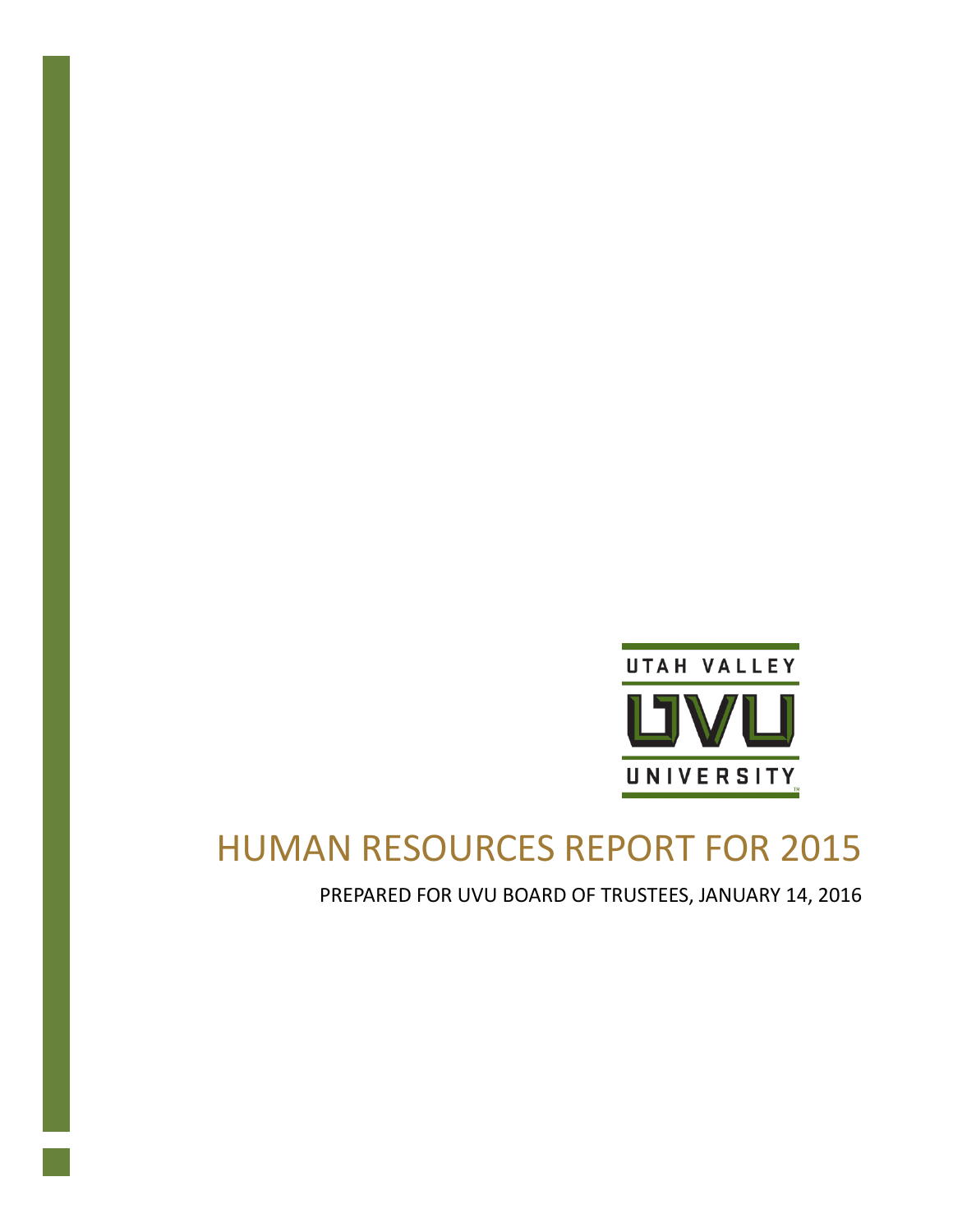# **EXECUTIVE SUMMARY**

The Human Resources Report prepared for the UVU Board of Trustees provides key summary data regarding Utah Valley University's workforce and workforce activity; for example, total number of employees, turnover rates, average salaries, and demographic composition. This summary provides an overall snapshot of UVU's workforce and key metrics for trend analysis.

While the information and graphs presented on the following pages are primarily for the full-time benefitseligible workforce at UVU, summary data for UVU's part-time employees is also included.

UVU's Human Resources Department serves as a strategic partner supporting Utah Valley University as an employer of choice by attracting, sustaining, and inspiring great people with great passion working for a great purpose.

Summary Highlights:

- Utah Valley University is the 8th largest among Utah's major employers ranked by full-time equivalent, Utah-based employees.\*
- UVU is Utah Valley's largest employer ranked by full-time equivalent, Utah-based employees.\*
- As of November 2015, the University's total employee head count is 5,131.
- Full-time employees total 1,858, an increase of nearly 8% over 2014.
- UVU's full-time workforce has grown by 14.5% over the last five years.
- Last year, the University's overall turnover rate was 11.6%, which is the highest in the past 8 years.
- Median salaries in all employee categories have risen over the past five years.
- Some progress has been made in gender balance within UVU's workforce.

\*Source: Utah Business Magazine, 2014 Major Employers Guide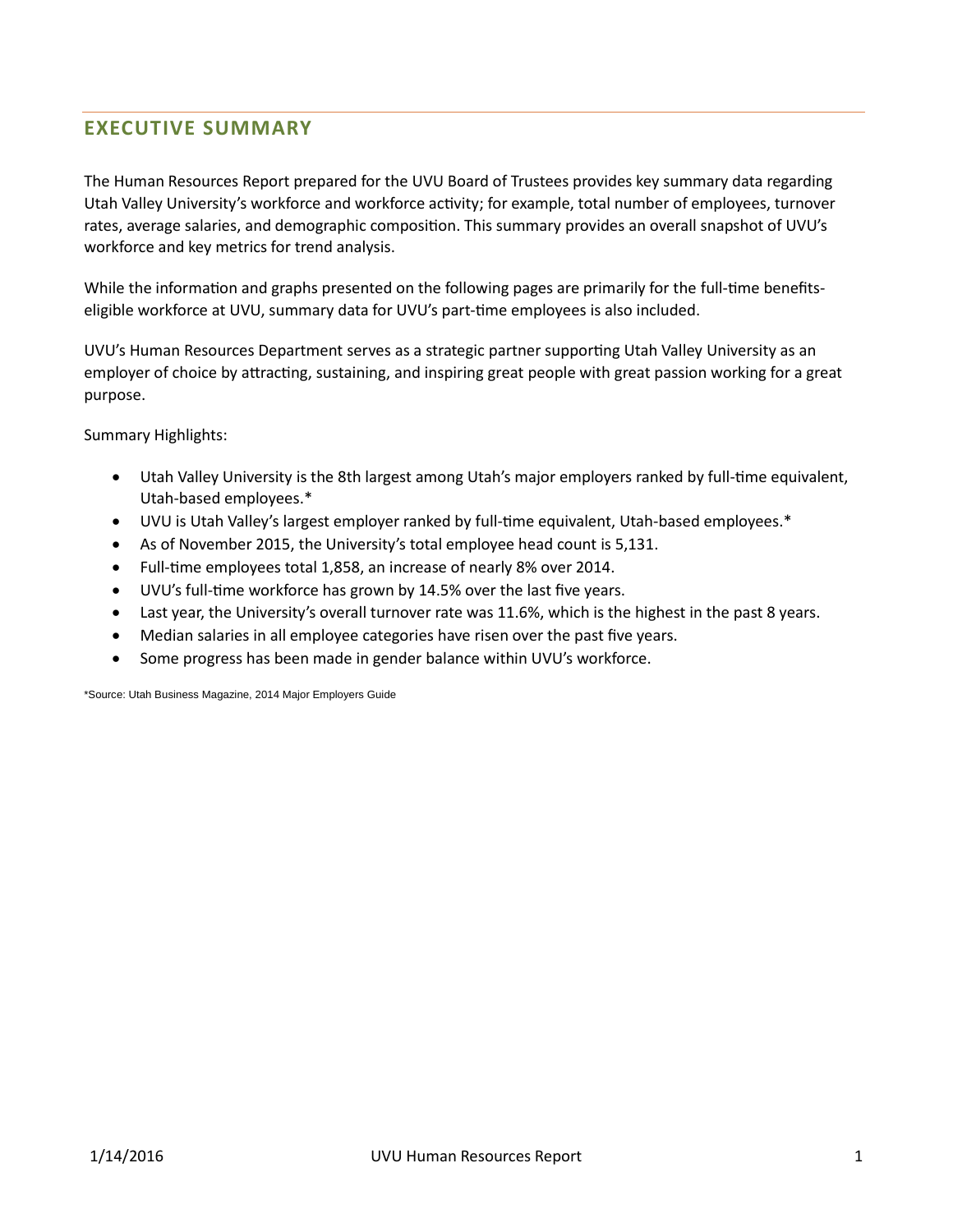# **FULL-TIME EMPLOYEE HEADCOUNT**

Since 2008, Utah Valley University's overall employee headcount has increased by 8.7%. The Exempt staff (at 33%), Nonexempt staff (at 33%), and Faculty (at 22%) employee classifications show the largest increases since 2008. Executive headcount has stayed the same and the number of adjunct faculty has decreased by 7.3%. For comparison, UVU's student headcount increased 24% in this same period.





#### Headcounts By Employee Classification (IPEDS Data)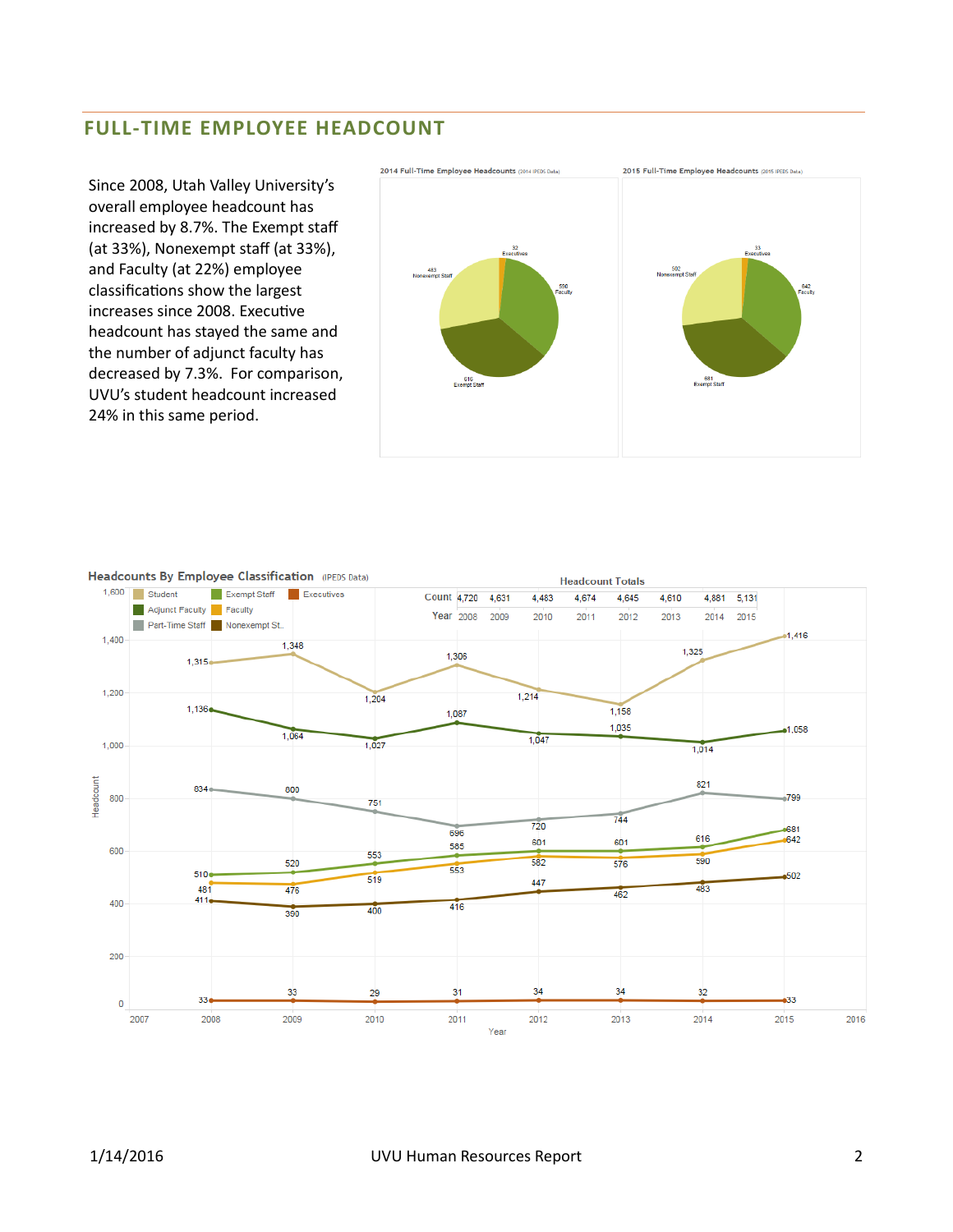# **EMPLOYEE DEMOGRAPHICS**

Though little change has occurred in the gender balance for faculty and student employees, improvements have occurred in the other employment categories. The most notable change is the percent of female Executives. Women are underrepresented in the highest paying employment categories as well as in adjunct faculty. About 15% of UVU's full-time faculty are minority. UVU continues efforts to improve the representation of women and minorities in its workforce.

The average age of UVU's faculty is 50.3 years, executives is 53.2 years, and exempt/nonexempt staff is 43.7 years.



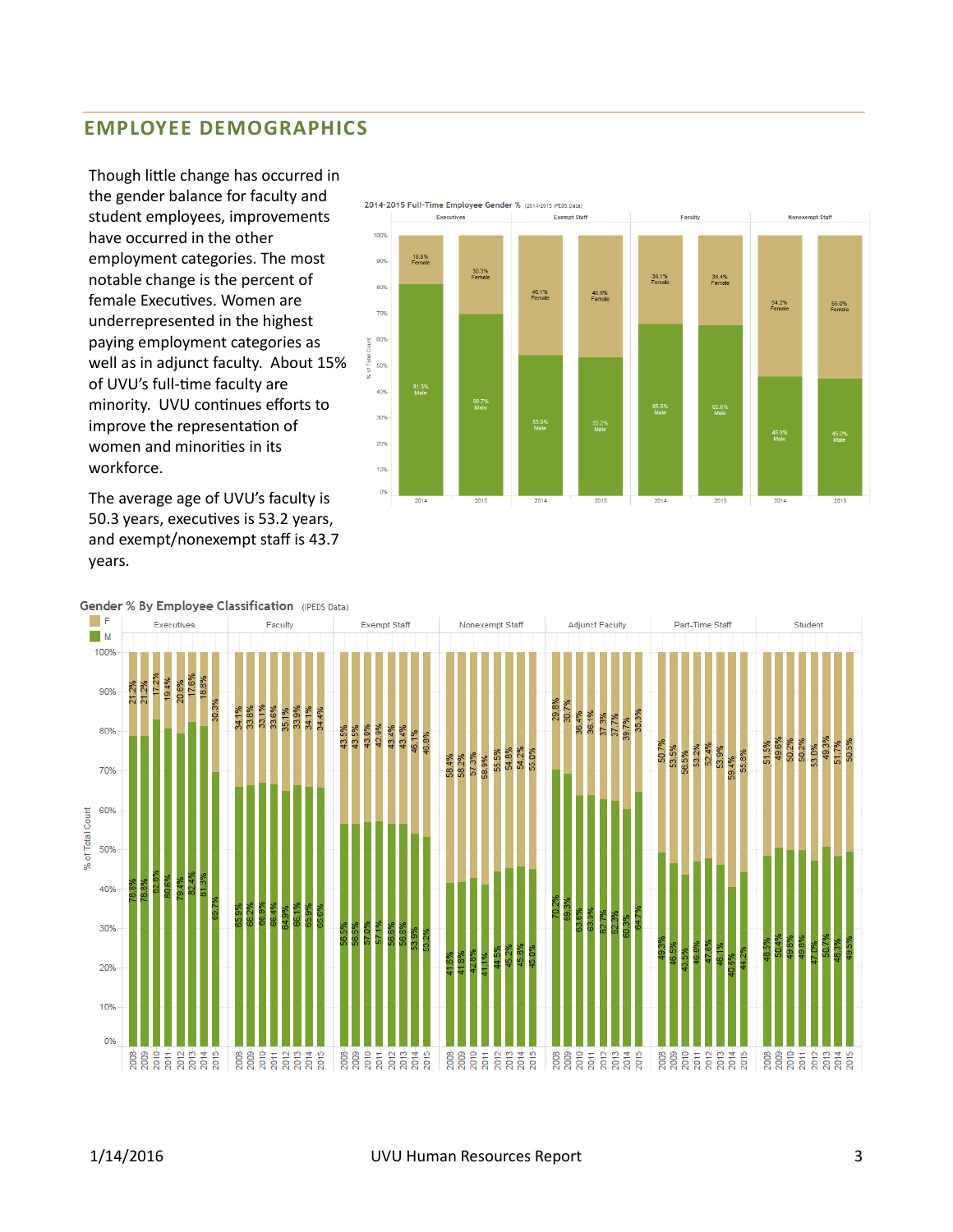





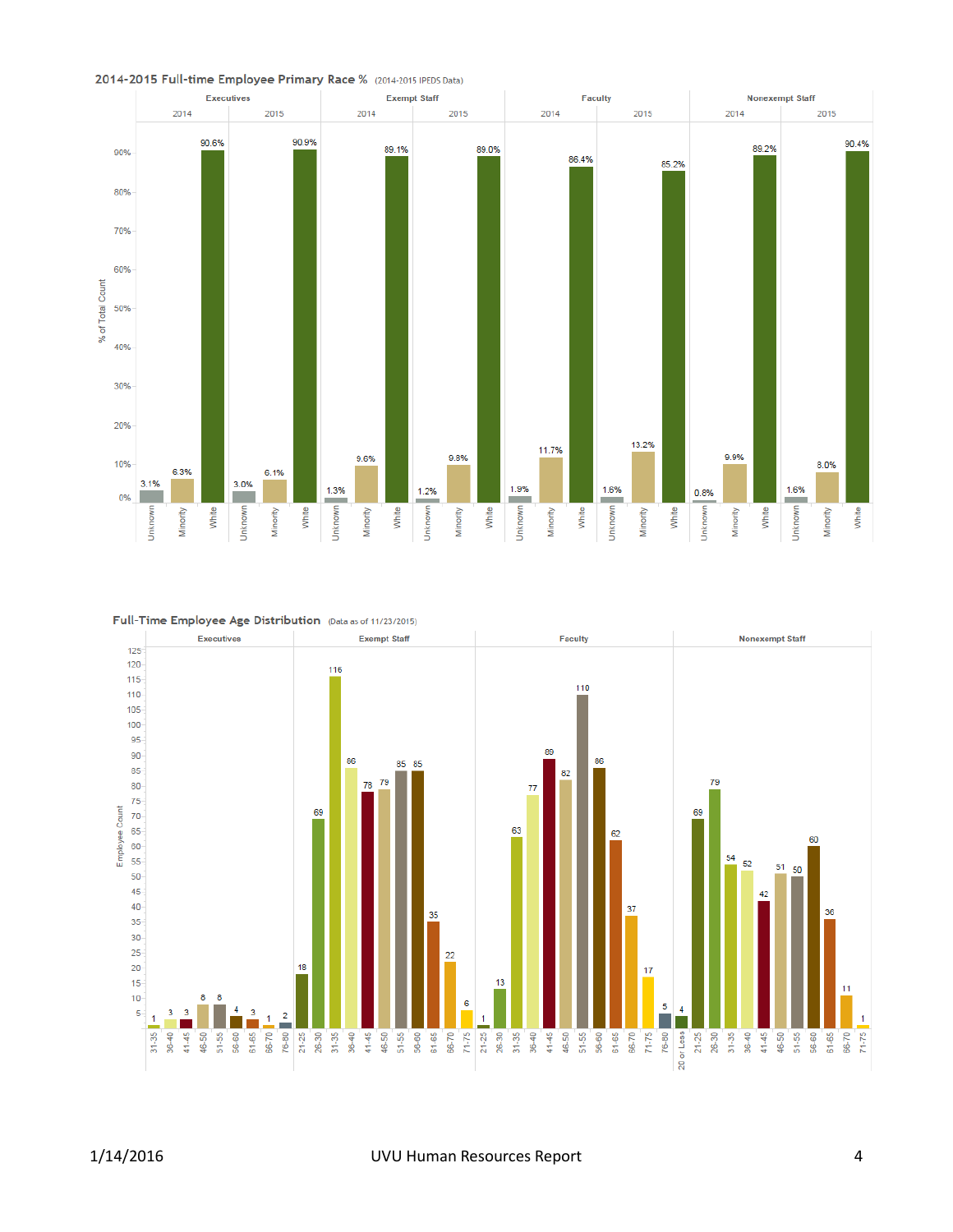### **FULL-TIME EMPLOYEE GEOGRAPHIC DISTRIBUTION**

Full-Time Employee Geographic Distribution (Data as of 11/23/2015)



## **FULL-TIME EMPLOYEE AVERAGE YEARS OF SERVICE**



Full-Time Employee Years of Service (Data as of 11/23/2015)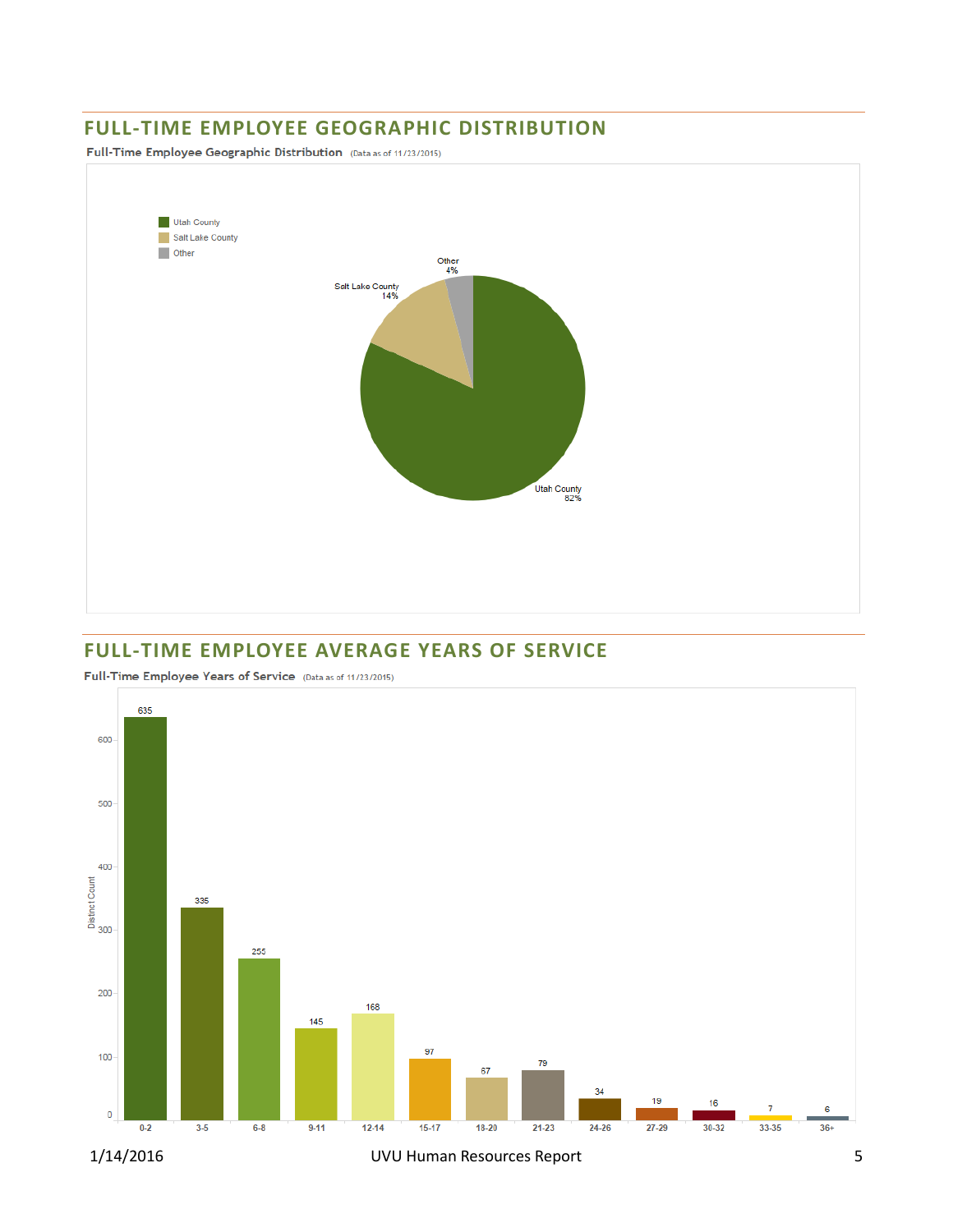# **FULL-TIME EMPLOYEE TURNOVER**

#### Full-Time Turnover Ratio by Fiscal Year







1/14/2016 UVU Human Resources Report 6